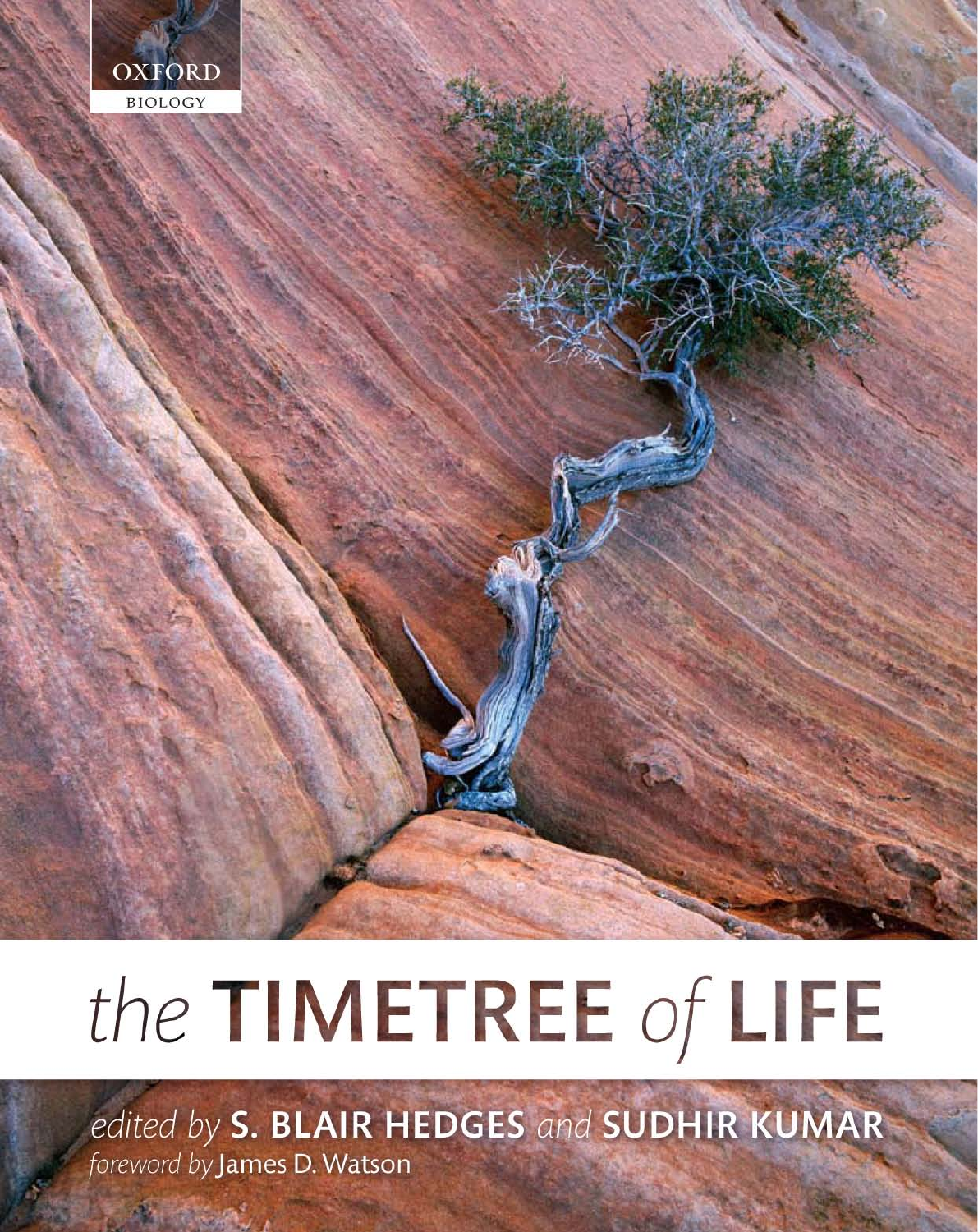## Diatoms (Bacillariophyta)

#### *Linda K. Medlin*

Marine Biological Association of the UK, The Citadel, Plymouth PL1 2PB, UK (lkmedlin@awi-bremerhaven.de)

### Abstract

The diatoms are one of the best characterized microalgal groups because of the unique features of their silicified cell wall, which is preservable. Modern diatoms constitute three classes, which have an extensive fossil record since the late Cretaceous (100–66 million years ago, Ma). Diatoms from the early Cretaceous (145-100 Ma) are rare and differ in the morphology of their silica wall from modern diatoms. Molecular clocks indicate that the divergences of classes and orders took place in the Triassic (251-200 Ma) and Jurassic (200-145 Ma), following the Permian-Triassic extinctions (251 Ma).

The diatoms are one of the most easily recognizable groups of major eukaryotic algae, because of their unique silicified cell walls (frustules), which consist of two overlapping thecae, each in turn consisting of a valve and a number of hooplike or segmental girdle bands (*1*). Well-preserved frustules are found in the earliest known deposits of fossil diatoms, from the early Albian (~125 Ma) of what is now the Weddell Sea, Antarctica, but these diatoms bear no resemblance to modern diatoms in their morphology (*2*).

Molecular sequence data show that diatoms are heterokont algae. Heterokonts are chlorophyll *a+c* containing algae whose motile cells have two heterodynamic flagella, one covered with tripartite hairs and the other smooth (3). In diatoms, the flagellar apparatus is reduced or absent; indeed, only the spermatozoids of the oogamous "centric" diatoms are flagellated and these are uniflagellate (4), lacking all trace of a smooth posterior flagellum.

Today, the diatoms are found in almost all aquatic and most wet terrestrial habitats. Existing hypotheses of diatom origins tend to agree that the pre-diatom or "Ur-diatom" developed from a scaly ancestor, not in pelagic habitats, but in shallow marine environments and were tychoplanktonic (bottom dwelling). Phylogenetic analyses have documented several invasions and  radiations into freshwater (*1*) and have documented that their closest relative is a flagellated picoplankter, the Bolidophyceae.

Most diatomists have long assumed that the diatoms contain two groups: the centrics and the pennates, which can be distinguished by their pattern centers or symmetry, mode of sexual reproduction, and plastid number and structure (5). The oogamous centric diatoms, with radially symmetrical ornamentation on their valves and with numerous discoid plastids, are distinct from the isogamous pennate diatoms with bilaterally symmetrical pattern centers and generally fewer, platelike plastids. These groups are known to most aquatic and cell biologists under these terms, and each term conveys a distinct image of a particular type of diatom valve.



Fig. 1 Diatoms. Typical representatives of a radial centric, Class Coscinodiscophyceae (upper left), bipolar multipolar centric, Class Mediophyceae (upper right), an araphid pennate, Class Bacillariophyceae (lower left) and a raphid pennate, Class Bacillariophyceae (lower right) diatom. Credits: L. K. Medlin.

L. K. Medlin. Diatoms (Bacillariophyta). Pp. 127-130 in The Timetree of Life, S. B. Hedges and S. Kumar, Eds. (Oxford University Press, 2009).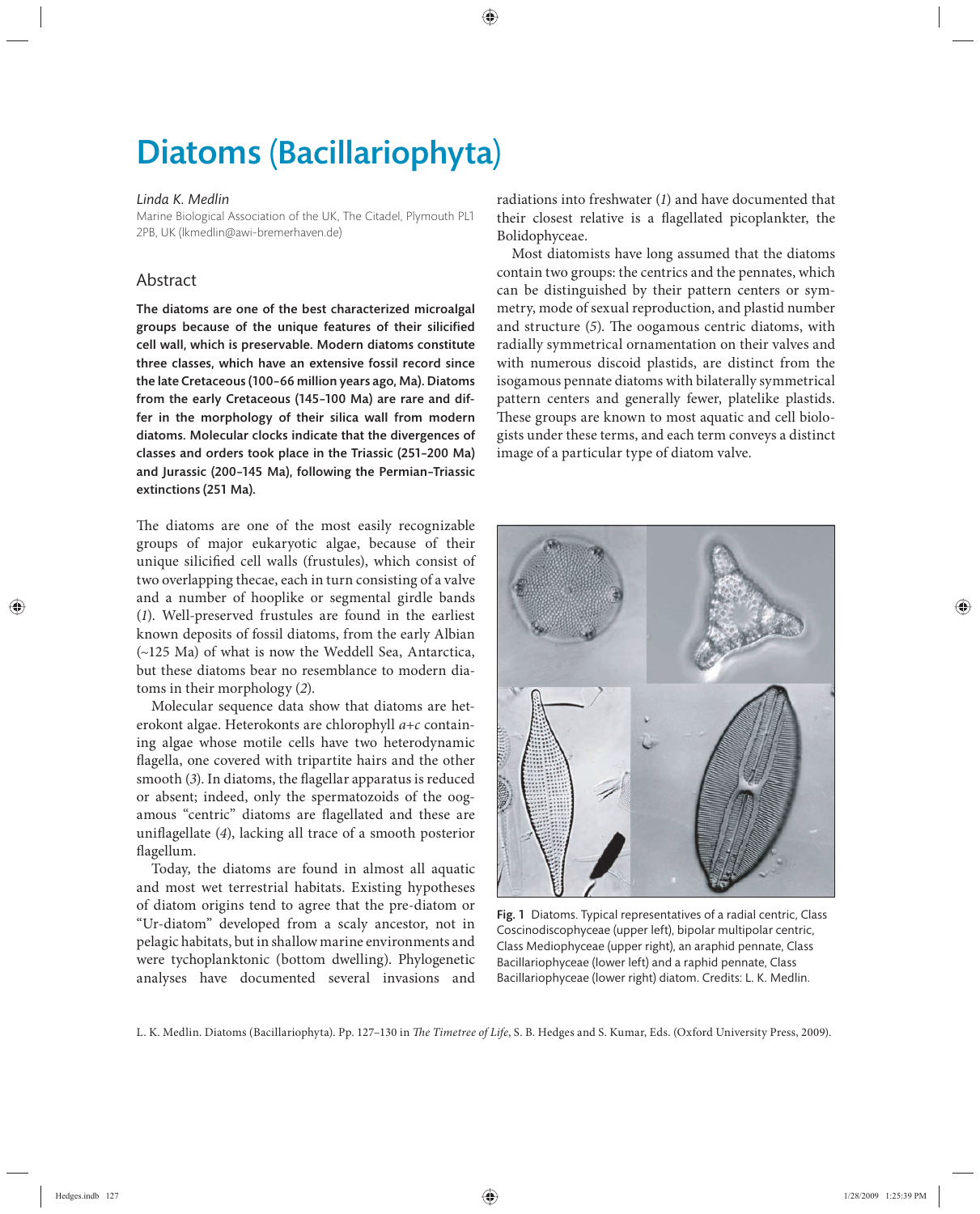

Fig. 2 A timetree of diatoms. Divergence times are from Table 1. Taxa shown are at the subclass and order level. Fragillariophycidae-1 are the basal araphids (*17*), Fragillariophycidae-2 are the core araphids with labiate processes, and Fragillariophycidae-3 are the core araphids wiithout labiate processes. *Abbreviations*: Ng (Neogene) and Tr (Triassic).

Historically, centric and pennate diatoms have been separated as two classes or orders. Round *et al.* (*5*), however, recognized three classes—Coscinodiscophyceae (centric diatoms), Fragilariophyceae (araphid pennate diatoms), and Bacillariophyceae (raphid pennate diatoms)—giving equal ranking to the raphid pennate diatoms (those with a slit opening, raphe, in the cell wall for movement) and the araphid pennate diatoms (those without this slit). Williams (*6*) has traced the historical classification of the diatoms. Recently, Medlin and colleagues (literature summarized by Medlin and Kaczmarska, *7*) have divided the diatoms into two groups on the basis of molecular sequence data. What was initially called "Clade 1" in early molecular work contains those centric diatoms with essentially radial symmetry of valve shape and structure. "Clade 2" consists of two groups, the first of which contains the bi- or multipolar centrics and the radial Thalassiosirales ("Clade 2a"), and the second, the pennates ("Clade 2b") (Fig. 1). Morphological and cytological support for these clades was reviewed in Medlin *et al.* (*8*) and Medlin and Kaczmarska (*7*). Clades 1 and 2 are now recognized at the subdivision level (Fig. 2), as the Coscinodiscophytina and Bacillariophytina, respectively, and Clades 1, 2a, and 2b are now recognized at the class level, as the Coscinodiscophyceae, Mediophyceae, and Bacillariophyceae (7) (Fig. 2). The first two classes are not recovered as monophyletic if alignments are not performed using the secondary structure of the rRNA genes as a guide.

There are correlations between the principal molecular clades and certain cytological features. For example, on the whole the Bacillariophytina have a perinuclear arrangement of the Golgi apparatus, whereas in the Coscinodiscophytina, the Golgi stacks are usually in Golgi–endoplasmic reticulum–mitochondrion (G-ER-M) units (*7, 8, 9*). However, there are some exceptions (*8*).

The best independent, nonmolecular support for three classes comes from auxospore structure, the specialized zygote of the diatoms that swells to restore the cells to their original cell size, which has diminished with each vegetative division (*7, 10*). Isodiametric auxospores that can swell in all directions and have only scales are characteristic of Clade 1, anisodiametric auxospores with scales and hoops or bands (a properizonium) to restrict the swelling to bipolar or multipolar directions are found in Clade 2a, and anisodiametric auxospores that form a complex tubular perizonium, usually consisting of transverse hoops and longitudinal bands, are found in Clade 2b.

The rate of evolution in Clade 1 diatoms has been calculated using two different means of calibrating molecular trees: by fossil dates within the entire clade (*11*), and by biomarker compounds for the clade containing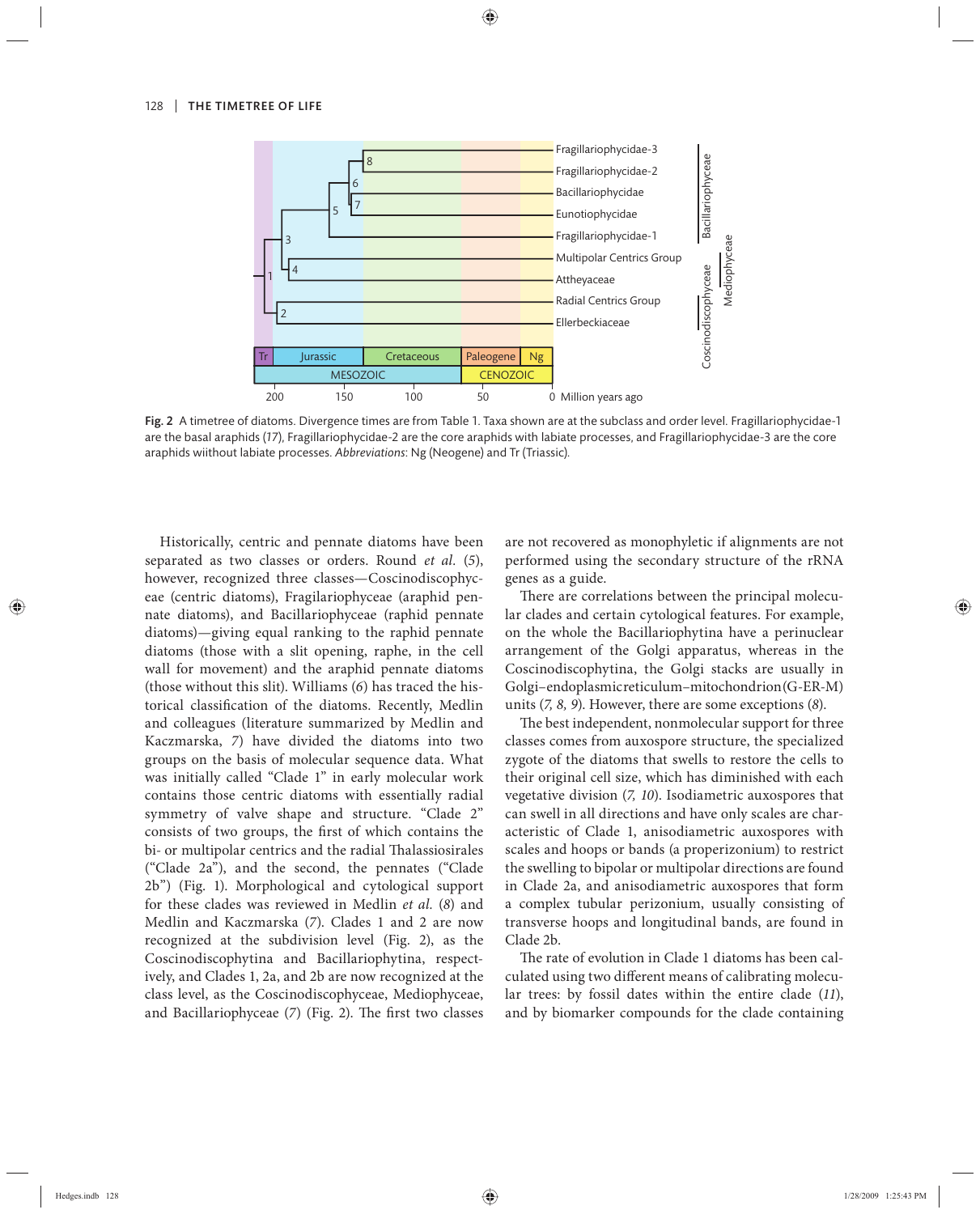| Timetree |       | <b>Estimates</b>         |                          |                      |                             |                   |                      |                      |
|----------|-------|--------------------------|--------------------------|----------------------|-----------------------------|-------------------|----------------------|----------------------|
| Node     | Time  | Ref. (11)(a)<br>Time     | Ref. (11)(b)<br>Time     | Ref. (14)(a)<br>Time | Ref. (14)(b)<br><b>Time</b> | Ref. (15)<br>Time | Ref. (16)(a)<br>Time | Ref. (16)(b)<br>Time |
|          | 207.5 | 120                      | 200                      | 380                  | 330                         | $\qquad \qquad -$ | 180                  | 235                  |
| 2        | 198.5 | $\overline{\phantom{0}}$ | $\overline{\phantom{0}}$ | -                    | $\overline{\phantom{0}}$    | $\qquad \qquad -$ | 172                  | 225                  |
| 3        | 195.0 | 86                       | 159                      | -                    | $\overline{\phantom{a}}$    | $\qquad \qquad -$ | 170                  | 220                  |
| 4        | 190.0 | $\overline{\phantom{0}}$ |                          | -                    | $\qquad \qquad$             | $\qquad \qquad -$ | 165                  | 215                  |
| 5        | 161.0 | $\qquad \qquad$          | -                        | -                    | $\overline{\phantom{a}}$    | $\qquad \qquad -$ | 140                  | 182                  |
| 6        | 146.5 | 84                       | 167                      |                      |                             | 96.5              | 127                  | 166                  |
| 7        | 145.0 |                          |                          | -                    | $\overline{\phantom{0}}$    | $\qquad \qquad -$ | 125                  | 165                  |
| 8        | 136.5 |                          |                          | -                    | $\overline{\phantom{a}}$    | $\qquad \qquad =$ | 118                  | 155                  |

Table 1. Divergence times (Ma) among diatoms.

Note: The node times in the timetree are the average of the minimum (a) and maximum (b) times reported in ref. (16). Average (a) and upper limit (b) are reported from ref. (11), and results from the analysis of SSU rRNA (a) and large subunit (LSU) rRNA (b) are reported from ref. (14).

*Rhizosolenia* (*12*). Both methods suggest that these diatoms are evolving very quickly (1% per 21.5 and 14 Ma for the rRNA gene, respectively) and this could explain why the morphology of the diatoms changes so rapidly across the Cretaceous, between Lower (146–100 Ma) and Upper (100-66 Ma) Cretaceous floras.

Several people have constructed molecular clocks for the diatoms and most are concerned with dating the origin of the group and the diversification of its major clades, which would be recognized at the class level, when these are recovered as monophyletic groups. Kooistra and Medlin (11) made the first molecular clock using a linearized tree where the rate of evolution was averaged across the tree using other pigmented heterokonts as the outgroup. Using the Hillis and Morris model for their clock (*11*), they were able to calculate an average age and an earliest possible age given a 95% confidence interval around any undated node. In this clock, they inferred the origin of the diatoms to be 266–164 Ma (earliest to average). The major clades that constitute the two subdivisions of the diatoms were estimated to have diverged between 200 and 120 Ma (earliest to average). Clade 2 comprising the bipolar centrics and the pennates diverged between 159 and 86 Ma.

The clock prepared by Phillippe *et al.* (13) used the ciliates as the closest relative and the origin of the diatoms calculated in that paper corresponded to the origin of the heterokonts, which is the division to which the diatoms belong, probably because too distant an outgroup was used to root the ingroup. This places in doubt the 300million-year gap in the diatom fossil record concluded in that study. In a second clock paper by Sörhannus from the same group (*14*), the chrysophytes were used as the closest relative to the diatoms, which are likely still too far away from the ingroup, but this gave a more reliable date of 400–330 Ma for the origin of the diatoms based on two genes. The most recent study from Sörhannus (*15*) was based on a single gene, the small subunit (SSU) rRNA gene and used the closest known relative of the diatoms, the Bolidophyceae, as the outgroup. A relaxed molecular clock (PATHd8) was used, which was calibrated from single dating points sequentially. Resulting dates for the origin of the diatoms ranged from 250 to 183 Ma, which is similar to the time estimates Kooistra and Medlin (*11*).

Sato *et al.* (*16*), using four genes and the Bayesian program Multidivtime, with designated maximum and minimum divergence times of 250 and 190 Ma, respectively, found much older divergence times for all of the classes, especially the pennates. Their clock using an ML tree as input suggests that the radial centrics, Class Coscinodiscophyceae emerged 235–180 Ma, the bipolar centrics, Class Mediophyceae split from the Class Bacillariophyceae 220–170 Ma (maximum to minimum). Those results also indicate that the early divergence of the pennates into three major clades, basal araphid, core araphid, and raphid diatoms, took place in a very short period. All major clades (orders or families) of araphid diatoms appeared by the end of the Cretaceous in all analyses. All of the divergences of these lineages took place long before there is a fossil record of diatoms. However, modern diversifications of the genera in these lineages